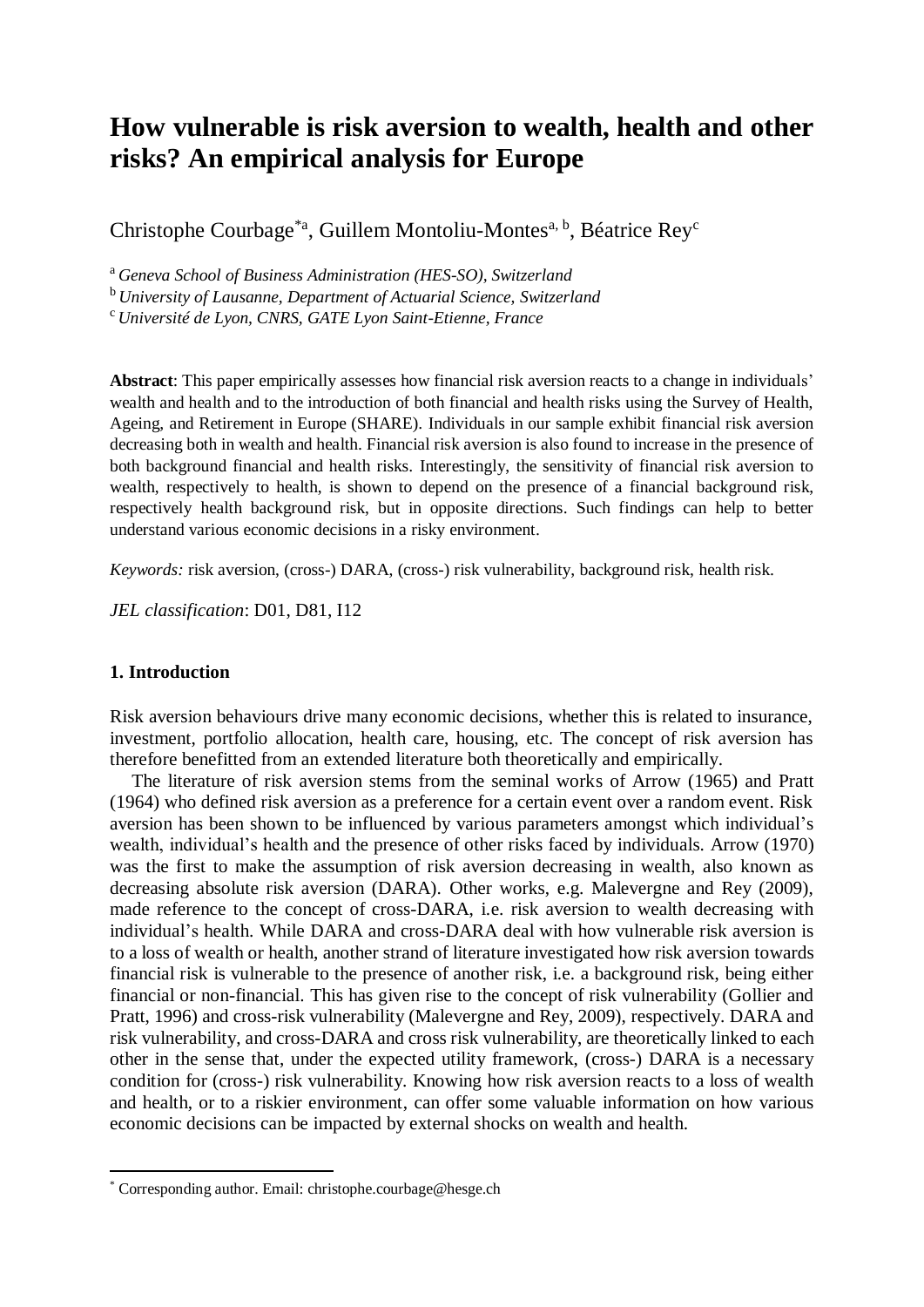The aim of this paper is to test empirically whether individuals exhibit DARA, cross-DARA, risk vulnerability and cross-risk vulnerability, using the SHARE (Survey of Health, Ageing, and Retirement in Europe) database which deals with the health, lifestyle and financial situation of individuals aged 50 years and over in the majority of European countries. While the DARA hypothesis has been empirically studied rather extensively, few papers have investigated the three other hypotheses. When they did, they often indirectly tested risk aversion through the composition of a financial portfolio in terms of risky assets, they did consider specific background risks or they considered these hypothesis separately. Contrary to most works on the topic, this paper takes advantage of a specific question in SHARE that makes it possible to measure directly risk aversion in terms of individual preferences in the spirit of the definition by Arrow (1965) and Pratt (1964). By using the SHARE database, we can also study these four hypothesis altogether and then investigate the links that exist amongst themselves.

This paper uses various variables to define the level of wealth, the level of health as well as wealth and health risks so as to take into account potential endogeneity concerns regarding risk aversion. In particular, we once again take advantage of the SHARE database that makes it possible to define precise measures of wealth and health status as well as of financial and health risks.

Our results show that, indeed, individuals exhibit DARA and cross-DARA, i.e. financial risk aversion decreases in wealth and health, and also risk vulnerability and cross-risk vulnerability, i.e. financial risk aversion increases with the presence of background financial and health risks. Additionally, we find that the DARA effect is lower in the presence of a financial background risk while the cross-DARA effect is higher in the presence of a health background risk. Hence, for an individual facing a financial background risk, an increase in wealth will reduce his/her level of risk aversion but to a much lower extent than without background risk. While, for an individual facing a background health risk, an increase in health will reduce his/her level of financial risk aversion but to a much higher extent than without background risk. Interestingly, these results are equivalent to have the intensity of risk vulnerability increasing with the level of wealth and the intensity of cross-risk vulnerability decreasing in health. These findings can therefore shed light on how various economic decisions under risk should be impacted by changes in the external environment of individuals regarding their wealth and health.

The article is organised as follows. In section 2, we briefly summarise the empirical and theoretical literature related to these four hypothesis of risk aversion. Section 3 is devoted to the presentation of the database, the variables used and the econometric strategy. Sections 4 and 5 present and discuss the results with various econometric specifications. Finally, the last section is devoted to some concluding remarks.

#### **2. Literature review**

According to Arrow (1965) and Pratt (1964), an individual is risk-averse if he always prefers the expected outcome of a lottery with certainty rather than the lottery itself. Risk aversion is then defined as a preference for a certain situation over a risky situation. Arrow (1965) was the first to hypothesise that risk aversion is likely to be decreasing with individual wealth, a hypothesis know as DARA. DARA has been extensively empirically studied. Most empirical works confirm this hypothesis, for instance whether this is for a sample of rice growers on small farms in Nepal (Hamal and Anderson, 1987), for Italy (Guido and Paiella, 2008), or using experiments (Levy, 1994). DARA explains why wealthier people should buy less insurance and invest more in risky assets than people with less wealth. Yet, a few studies have found increasing absolute risk aversion based on life insurance decisions (see e.g. Eisenhauer, 1997).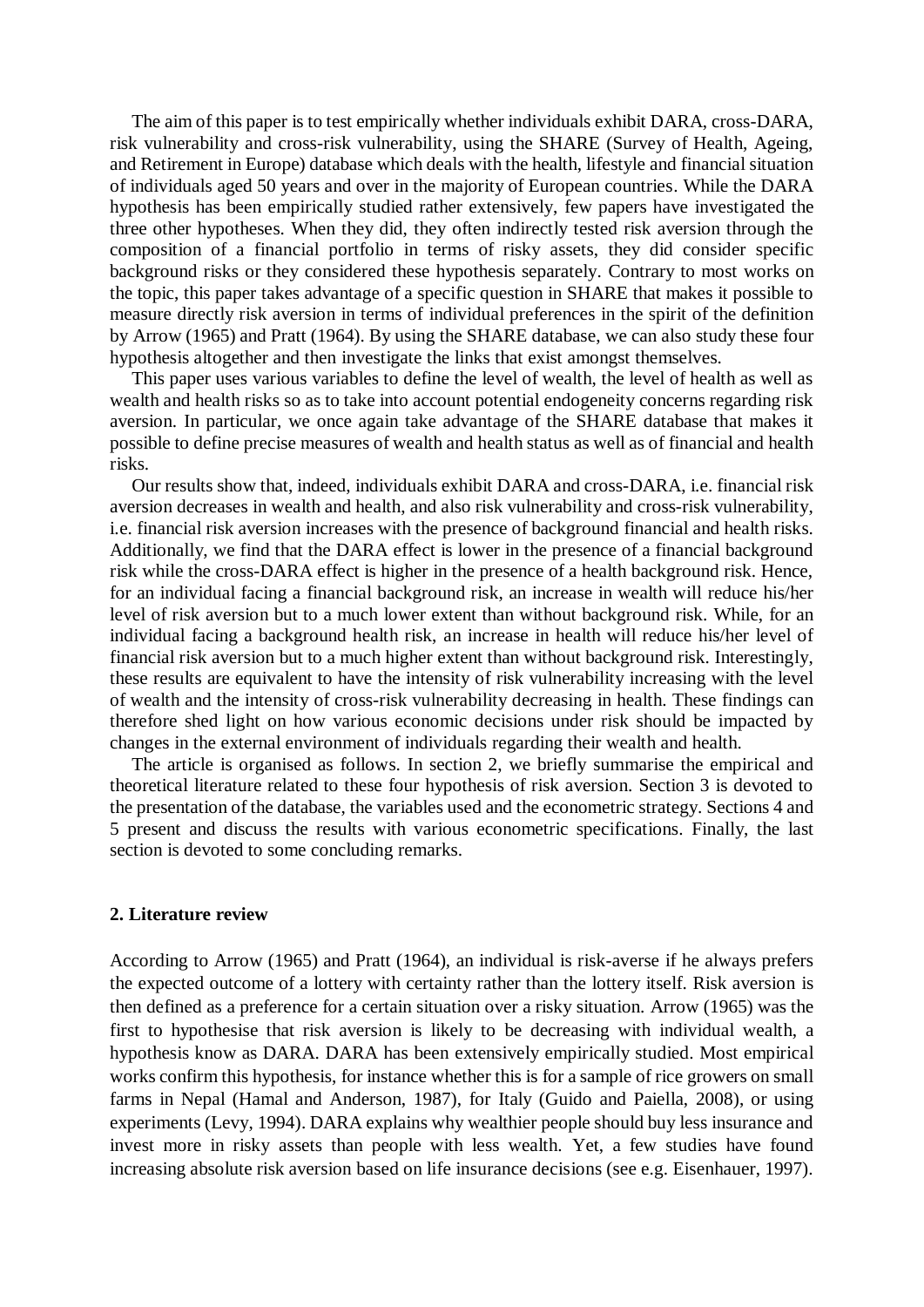Cross-DARA is a much more recent hypothesis and stems from the literature on multivariate risk aversion where preferences depend both on wealth and health. The term cross-DARA was first coined in Malevergne and Rey (2009) as risk aversion to wealth being decreasing in health even if this hypothesis was studied earlier on. Empirically, there is currently a debate on the effects of a deterioration in health on risk aversion. Cross-DARA has been studied mostly in the financial literature in the context of the determinants of individuals' asset allocation without making explicit reference to the term cross-DARA. Rosen and Wu (2004) using American data from the 1992-1998 waves of the Health and Retirement Study (HRS) show that poor health is associated with a smaller share of financial wealth held in risky assets and a larger share in safe assets, therefore supporting the cross-DARA hypothesis. This is confirmed by Cardak and Wilkins (2009) who find that risky asset holding is discouraged by poor health using Australian data. Yet, Smith and Love (2010), using the 1992-2006 waves of the HRS and controlling for unobserved household heterogeneity, find that health does not appear to significantly affect portfolio choice among single households. Fratantoni (1998), using the U.S. 1989 Survey of Consumer Finances, finds that self-perceived health is positively correlated with the share in risky assets. Atella et al. (2012), using the SHARE database, find mixed evidence of cross-DARA as they show that worse current perceived health status force households to reduce their exposures to financial risk in their portfolio allocation only in countries with a protective healthcare system. A few other papers directly test cross-DARA (still without making reference to this term) by looking at the effect of health shocks on various measures of risk aversion. Schurer (2015) finds that health shocks significantly increase individual risk aversion using data from waves 2006–2012 of the German Socio-Economic Panel and where risk aversion is measured by self-assessed risk willingness. Decker and Schmitz (2016) find that individuals, after a shock in their health measured as a sharp reduction in their grip strength, declare themselves to be less willing to take risks in general.

Risk vulnerability stems from Gollier and Pratt (1996) and means that risk aversion increases with the presence of an independent unfair background risk. With the expected utility framework, sufficient and necessary conditions on the utility function to have risk vulnerability are quite complex. However, a necessary condition for risk vulnerability is DARA. Empirical studies on risk vulnerability are rather scarce. Once again, most papers use portfolio asset allocation decisions as a measure of risk aversion. Guiso et al. (1996) show that investment in risky financial assets responds negatively to income risk using the 1989 Bank of Italy Survey of Household Income and Wealth and where income risk is defined by the subjective variance of the expected future real income, supporting the risk vulnerability hypothesis. Similar results are found for U.S. data (Haliassos and Bertaut, 1995; Frantatoni, 1998), German data (Hochguertel, 2003) and Australian data (Cardak and Wilkins, 2008). Very few papers define risk aversion in terms of willingness to take risks and not in terms of portfolio allocation decision. The only one we are aware of is Guiso and Paiella (2008). Using a macroeconomic indicator of background risk and defining risk aversion by the willingness to take risks, they find that risk aversion is positively correlated with background risk for Italian households, supporting also the risk vulnerability hypothesis.

Finally, regarding cross-risk vulnerability, this concept was theoretically introduced by Malevergne and Rey (2009). Within the expected utility framework, sufficient and necessary conditions on individual preferences for cross-risk vulnerability are also rather complex. A necessary condition for cross-vulnerability is cross-DARA. Very few papers have tested this hypothesis and they strongly rely on both the definition of health risks and of risk aversion. Edwards (2008) shows that individuals with higher probabilities of medical expenses lower their risky portfolio shares. This is confirmed by Goldman and Maestas (2013) showing that Medicare beneficiaries who face less medical expenditure risk are more likely to hold risky financial assets. Atella et al. (2012) using SHARE data show that health risks, as measured by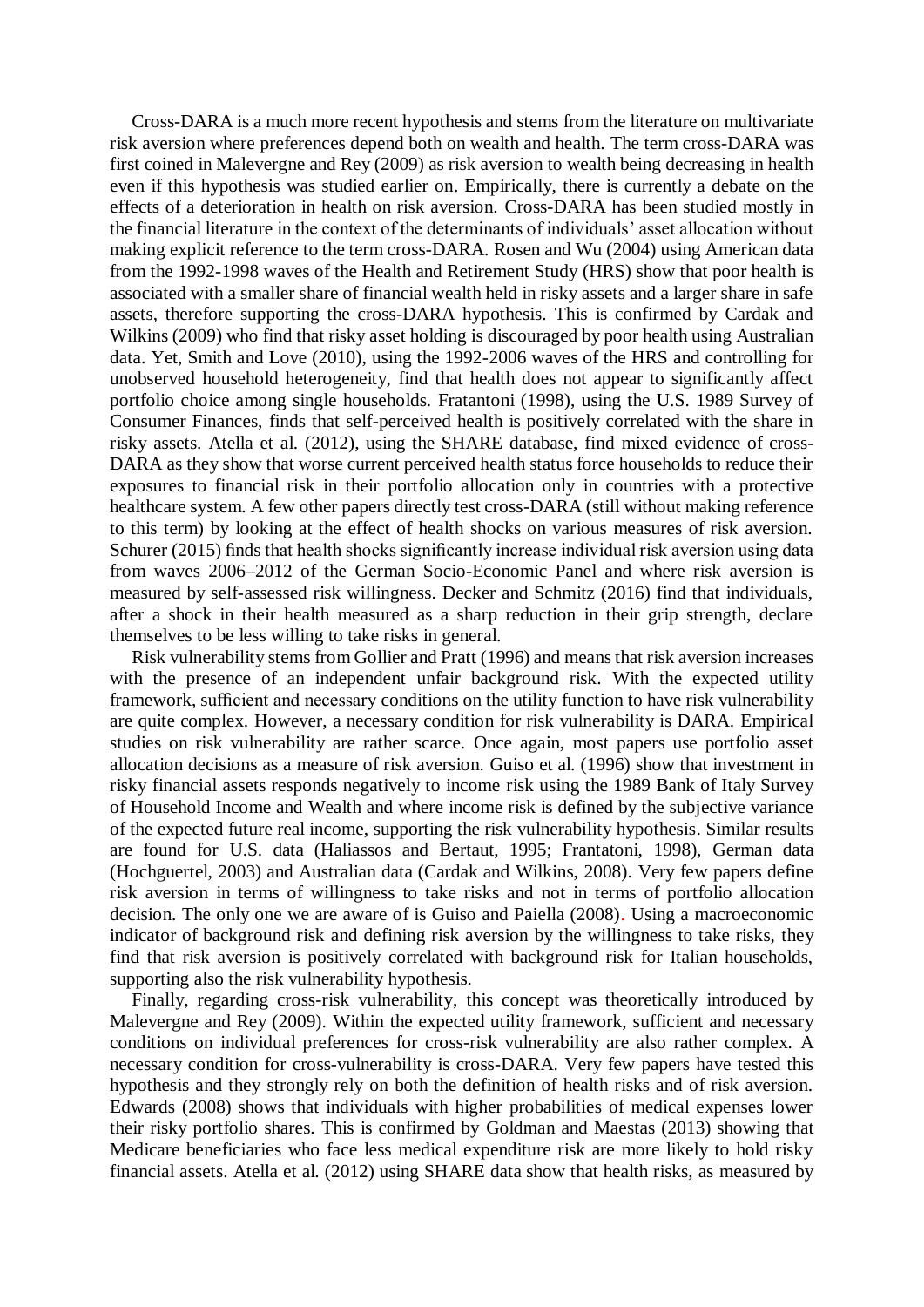an index taking into account risky behaviour and asymptomatic disease, affect portfolio choices only in countries with less protective healthcare systems.

# **3. The data and empirical approach**

# *3.1. Data*

SHARE is a multidisciplinary, longitudinal and cross-national micro-database containing information on health-related variables, labour market variables, economic variables and other variables (including education, housing, social support and risk attitudes) of a representative sample of European individuals aged 50 or older and their spouses. A first wave of SHARE was released in 2004. Since then, six other waves of the survey were released. SHARE follows the design of the U.S. Health and Retirement study and the English Longitudinal Study of Ageing. For more details on the survey, readers should refer to Börsch-Supan and Jürges (2005).

For this study, we use the fifth wave of SHARE. It contains information about 66'246 individuals from 15 different countries (Austria, Belgium, Switzerland, Czech Republic, Germany, Denmark, Estonia, Spain, France, Israel, Italy, Luxembourg, Netherlands, Sweden and Slovenia) and the fieldwork was completed in November 2013. Missing values for some variables have left us with 24'281 observations with an average of 1'619 observations per country.

# *3.2. The dependent variable: financial risk aversion*

In SHARE, individuals evaluate their financial risk aversion by answering the following question:

*When people invest their savings they can choose between assets that give low return with little risk to lose money, for instance a bank account or a safe bond, or assets with a high return but also a higher risk of losing, for instance stocks and shares. Which of the statements on the card comes closest to the amount of financial risk that you are willing to take when you save or make investments?*

- *1. Take substantial financial risks expecting to earn substantial returns*
- *2. Take above average financial risks expecting to earn above average returns*
- *3. Take average financial risks expecting to earn average returns*
- *4. Not willing to take any financial risks*

Following Bonsang and Dohmen (2015), Schurer (2015) and Decker and Smith (2016), we use these four answers to measure the intensity of financial risk aversion. Answer 4 being the highest level of risk aversion and answer 1, the lowest. According to Schurer (2015), we assume that risk aversion as defined by these four answers is approximately continuous. This assumption allows us to work with the Ordinary Least Squares (OLS) and the Instrumental Variables (IV) methods.

Most respondents (76% of the participants) answer item 4. 20% of the sample answer item 3, 3% answer item 2 and the remaining 1% answer item 1.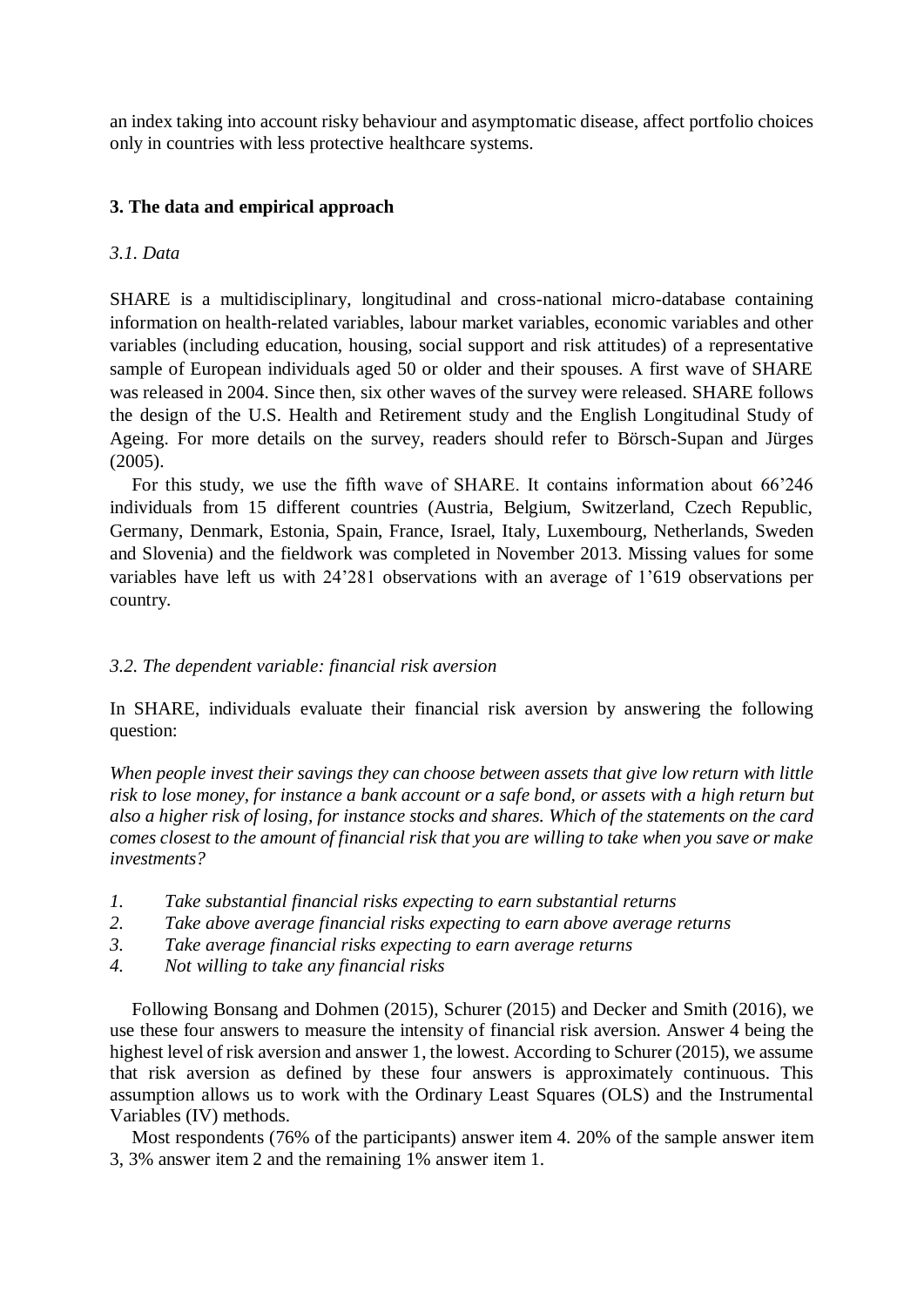As it often happens with self-assessed variables, one could question the reliability of selfreported risk aversion in predicting future real-life behaviour. For instance, are incentives correctly aligned in order to ensure that interviewed people are going to reveal their true preferences? Dohmen et al. (2011) also address this particular issue for risk aversion and conclude that the answers to that kind of question reflect in a reliable way the behaviour of people in a laboratory experiment.

## *3.3. Explanatory variables*

## *3.3.1. Wealth*

As financial variables used to test DARA, we consider financial wealth, i.e. the amount the respondent has in bank accounts, bonds, stocks, mutual funds and retirement accounts, and annual income, both measured in euros.

Household income is computed as the monthly declared household income multiplied by 12, plus a 5% withdrawal of current financial wealth. As we focus on individuals rather than households, we divide household annual income by the number of members in the respondent's household. Finally, we eliminate from the sample all individuals with an income equal or lower than 0  $\epsilon$ , greater than 800 million  $\epsilon$  or declaring a financial wealth greater than 1 billion  $\epsilon$ .

The sample wealth and income distributions are clearly right-skewed. The sample mean financial wealth is 77'124  $\epsilon$ , and its median equals to 5'000  $\epsilon$ . Annual income distribution is less skewed, with a mean of 51'905  $\epsilon$  and a median of 12'050  $\epsilon$ . Median wealth and income are larger for those answering items 1, 2 and 3 (20'002  $\epsilon$  and 16'140  $\epsilon$  respectively) than for those answering item 4 (3'501  $\epsilon$  and 10'891  $\epsilon$  respectively) to the risk aversion question.

## *3.3.2. Health*

We define health status as the individual's perceived health status. This measure is based on the standard self-reported health for which individuals are asked how they would define their health status. In SHARE, the question is:

*Would you say your health is:*

- *1. Excellent*
- *2. Very good*
- *3. Good*
- *4. Fair*
- *5. Poor*

To facilitate the interpretation of the results, we inverse the order of the answers, i.e. with answer 5 being the best one and answer 1 the worst one.

A large proportion of individuals (representing 36% of the sample) declare themselves to be in *good* health. A 42% of the sample declares to be in *poor* or *fair* health and the remaining 22% declares to be in *very good* or *excellent* health.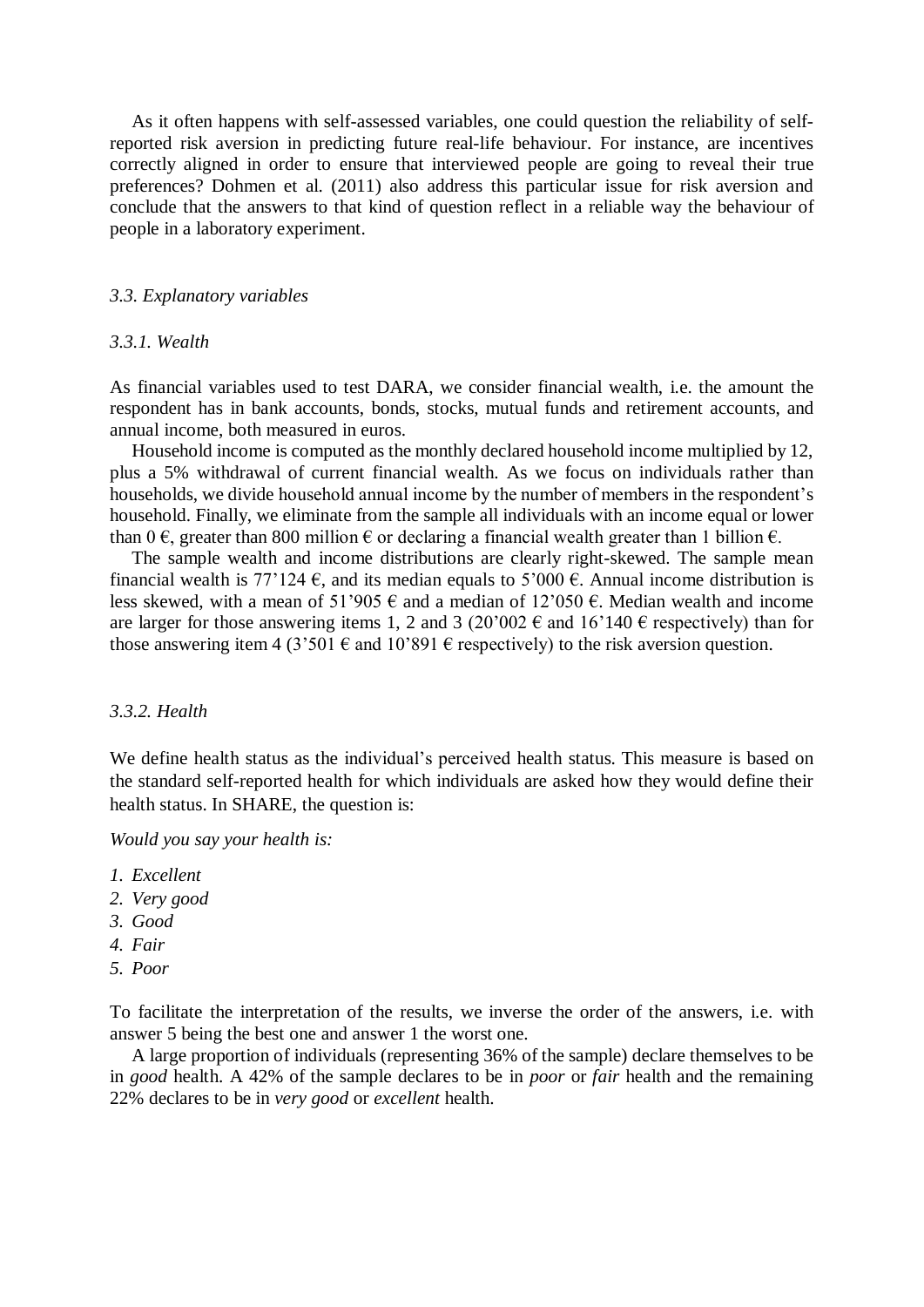#### *3.3.3. Financial background risk*

The empirical definition of a financial background risk is not trivial. Different measures have been used in the literature, with labour income uncertainty being the dominant one. For instance, Guiso et al. (2002) model financial background risk by estimating a distribution function of future income from the perceived probability of job loss, the distribution of future wages and the distribution of unemployment compensation. Cardak and Wilkins (2009) measure financial background risk as the realized variation of the household past labour income controlled with other variables such as the fact of being multiple earners in the household, the occupation and the mortgage over income ratio. Finally, Guiso and Paiella (2008) use a macroeconomic indicator of financial background risk, i.e. the variance of the residuals obtained by regressing the GDP in the province of the surveyed individual on a time trend.

As there is no data at the provincial level available in SHARE, we do not rely on macroeconomic measures. Additionally, such measures might have some problems of endogeneity arising from a possible correlation between risk-aversion and unobserved countryspecific characteristics related to economic development as the countries with the largest variability in the cyclical component of the GDP are also the ones with the lowest GDP per capita in our sample, with the exception of Luxembourg. Instead, we use some of the sources of background risk highlighted by Cardak and Wilkins (2009). We define financial background risk through a binary variable that equals one if the surveyed individual faces one of the following situations:

#### *1- Feels that his job security is poor*

*2- Lives alone, and there is no additional people from outside the household contributing to his income*

and zero otherwise.

As our sample is basically composed of older individuals, they are not necessarily employed, but can be either retired or unemployed. This is why we also consider, in addition to poor job security, the fact of living alone in our definition of financial background risk. Additionally, we add *self-employed*, a dummy variable equals 1 if the individual is self-employed and equals zero otherwise, as control variable. This makes it possible to eliminate potential endogeneity issues of the variable measuring financial background risk as some individuals might choose to have an additional level of income risk (in that case job insecurity) precisely because they are less risk-averse.

In our sample, 20% of individuals face at least one of the situations defined as a background financial risk.

### *3.3.4. Health background risk*

Defining a health risk also is not so obvious. Attella et al. (2012), studying the effect of future health risk on the probability of stock holding, define health risk through an index including an average number of risky behaviours (smoking, drinking, sedentary lifestyle), an average number of asymptomatic diseases (high blood pressure, high blood cholesterol and osteoporosis) and grip strength.

However, such a measure of health risk could be potentially biased. Indeed, risky behaviours might be endogenous as financial risk aversion could be correlated with unobserved determinants of risky healthy behaviour. Endogeneity could also affect the number of asymptomatic diseases as this variable is dependent on risky behaviours according to different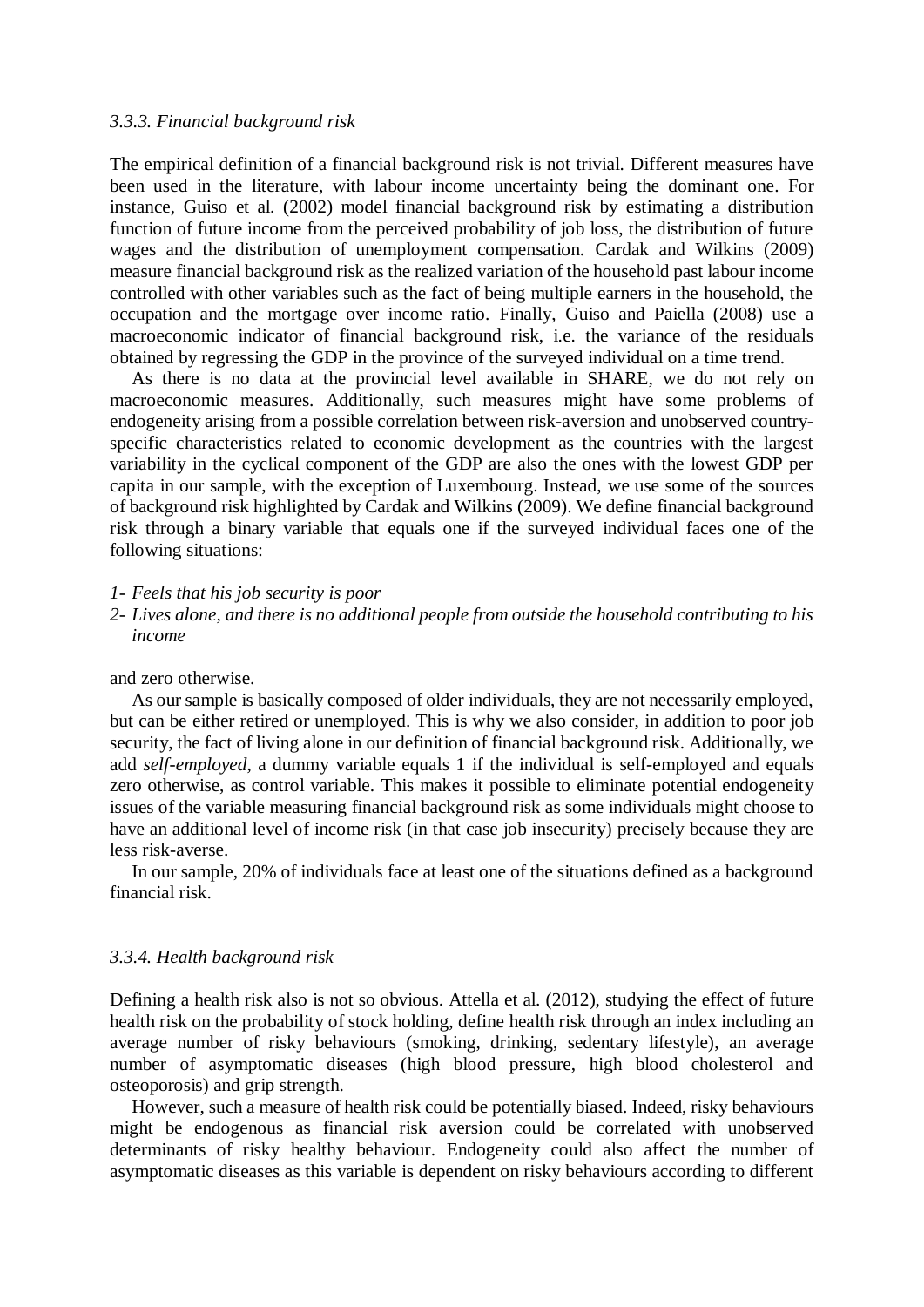WHO reports (WHO, 2009, 2013) studying the risk factors leading to different diseases such as hypertension or diabetes. In order to avoid these potential endogeneity concerns, we define health risk through the following question in SHARE:

*Are you afraid that your health will limit your ability to work in this job, before regular retirement?*

This definition of health risk describes an unfair background health risk (a future worsening in health) and is likely to be exogenous if we control it for the behavioural health risk factors.

12% of the respondents declare themselves to face a background health risk while the remaining 88% are not concerned with such situation.

# *3.3.5 Interaction terms*

In addition to the previous four explanatory variables, we decided to interact the variables *Wealth* with *Financial Background Risk* and *Health* with *Health Background Risk*  respectively<sup>1</sup>.

The main reason for including those two interaction terms comes from the fact that the effect of wealth or health status on financial risk aversion could be heterogeneous in our sample. Indeed, the presence of a background risk might have an effect on the sensitivity of financial risk aversion to wealth or to health. Indeed, not only the presence of a background risk could impact financial risk aversion but it could also modify the sensitivity of financial risk aversion to wealth and to health.

Equivalently, these interaction terms indicate how the effect of a given background risk on financial risk aversion is affected by the level of wealth (in the case of a financial background risk) and health (in the case of a health background risk), i.e. how risk vulnerability and crossrisk vulnerability are vulnerable to wealth and to health respectively<sup>2</sup>. For example, the presence of a financial (health) background risk, which increases financial risk aversion if individuals are (cross-) risk vulnerable, might cause a larger increase in financial risk aversion for individuals with lower wealth (health).

# *3.4. Other controls*

1

As controls, we include four personal characteristics studied by Dohmen et al. (2011) as plausibly exogenous determinants of risk aversion which are gender (equals to 1 if the respondent is a woman, 0 otherwise), age, height and parental education. Additionally, we include a measure of cognitive ability created from three different tests, i.e. numeracy questions, verbal fluidity and memory following Dohmen and Bonsang (2015) who show that this variable is an important determinant of risk attitudes for old people. As commented before, we include a dummy *Self-employed* in order to control our measure of background financial risk. We also include two measures of household composition, *Married* which equals one if the surveyed is married or has a registered partnership and *Household Members*, the number of people living in the same household as the interviewed individual. Indeed, being married or having a large family might act as a hedge for background financial and health risks if home production and

<sup>1</sup> We also tested the less intuitive interactions *Wealth \* Health Background Risk* and *Health \* Financial Background Risk* but they were not significant at the standard confidence intervals.

 $2$  In appendix A.1., we show in the Expected Utility framework the equivalence between these two interpretations of the interaction terms.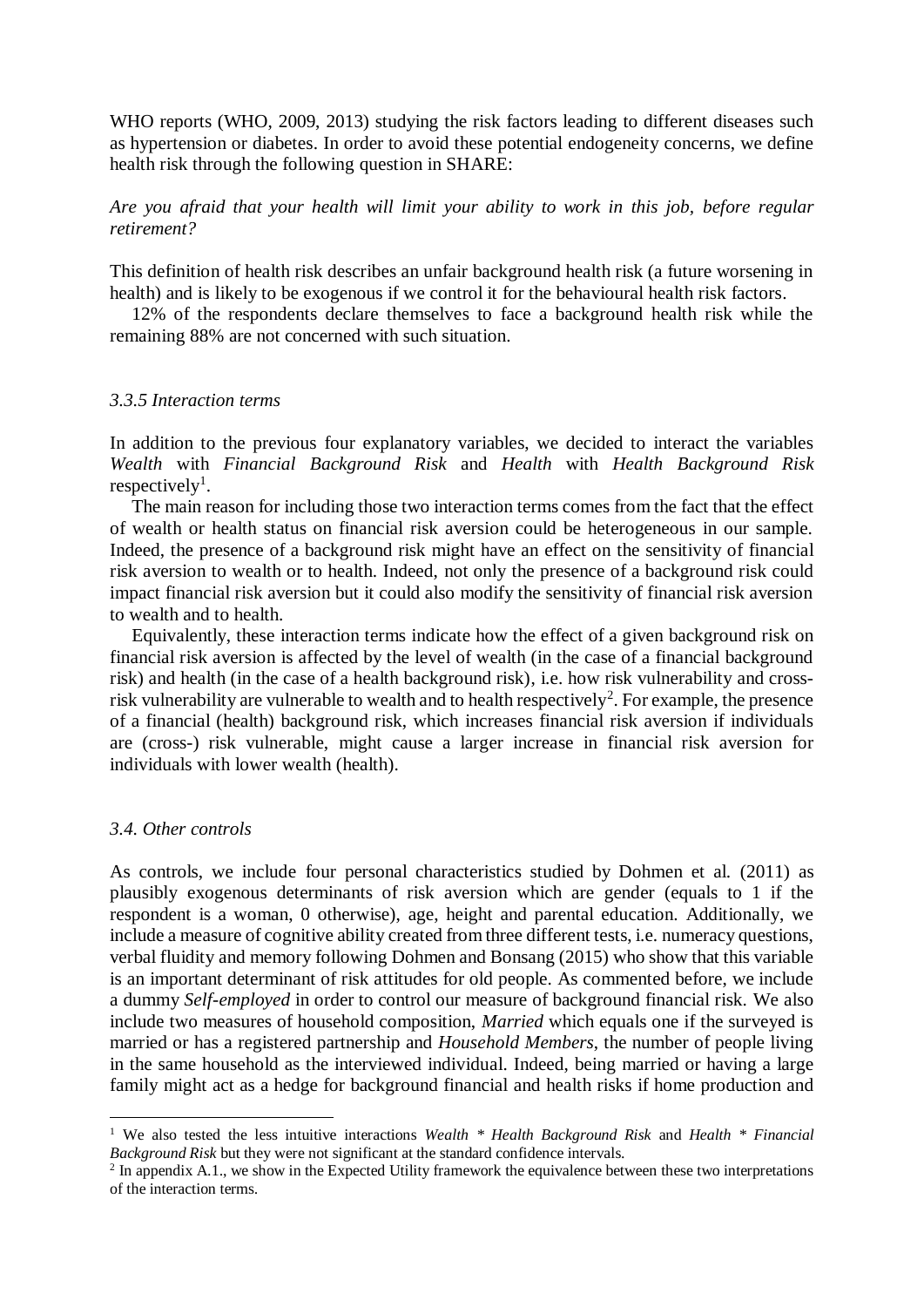market production are substitutes (Edwards, 2008). We add whether the individual is working or unemployed/retired as labour income could also be interpreted as a hedge against financial risk (see e.g. Janaghan and Kocherlakota 1996; Viceira, 2001). Besides, we include in the specification the series of risky behaviours addressed earlier that influence health risk, i.e. the probability of having a future disease. *Drinking* is defined as having drunk more than two glasses at least once in the last month. *Physical Activity* is defined as performing a vigorous physical activity at least once a month and *Overweight* as having a BMI greater than 30. Finally we have considered country dummies.

# *3.5. Descriptive statistics*

Table 1 reports descriptive statistics for the variables used in the empirical analysis.

| Variable<br>Mean<br>$\text{(all)}$     |         | Standard<br>deviation |          | Minimum Maximum |  |
|----------------------------------------|---------|-----------------------|----------|-----------------|--|
| Dependent variable                     |         |                       |          |                 |  |
| Financial risk Aversion                | 3.719   | 0.553                 | 1        | $\overline{4}$  |  |
| Independent variables                  |         |                       |          |                 |  |
| Financial Wealth (in '000 $\epsilon$ ) | 77.124  | 1'610.277             | $\theta$ | 120'000         |  |
| Annual Income (in '000 $\epsilon$ )    | 51.905  | 1'785.055             | $\Omega$ | 150'000         |  |
| Financial background Risk              | 0.199   | 0.399                 | 0        | 1               |  |
| Self-Reported health                   | 2.757   | 1.055                 | 1        | 5               |  |
| Health background Risk                 | 0.123   | 0.329                 | 0        | 1               |  |
| Smoking                                | 0.183   | 0.387                 | 0        | 1               |  |
| Drinking                               | 0.205   | 0.404                 | 0        | 1               |  |
| Overweight                             | 0.226   | 0.418                 | $\theta$ | 1               |  |
| Physical Exercise                      | 0.569   | 0.495                 | 0        | 1               |  |
| Self Employed                          | 0.034   | 0.182                 | 0        | 1               |  |
| Gender                                 | 0.560   | 0.496                 | 0        | 1               |  |
| Age                                    | 67.805  | 32.117                | 22       | 102             |  |
| Height (in cm)                         | 168.242 | 9.285                 | 72       | 204             |  |
| <b>Parental Education</b>              | 4.016   | 2.059                 | 1        | 15              |  |
| <b>Cognitive Ability</b>               | 6.069   | 2.078                 | $\Omega$ | 10              |  |
| Married                                | 0.694   | 0.461                 | $\Omega$ | $\mathbf{1}$    |  |
| <b>Household Members</b>               | 2.069   | 0.911                 | 1        | 11              |  |
| Active                                 | 0.126   | 0.332                 | $\theta$ | 1               |  |

### **Table 1** Descriptive statistics<sup>a</sup>

<sup>a</sup> Number of observations: 24'281 for all the sample.

# *3.6. Econometric approach*

We assume the following empirical relationship between the dependent variable and the explanatory variables for the individual  $i$ :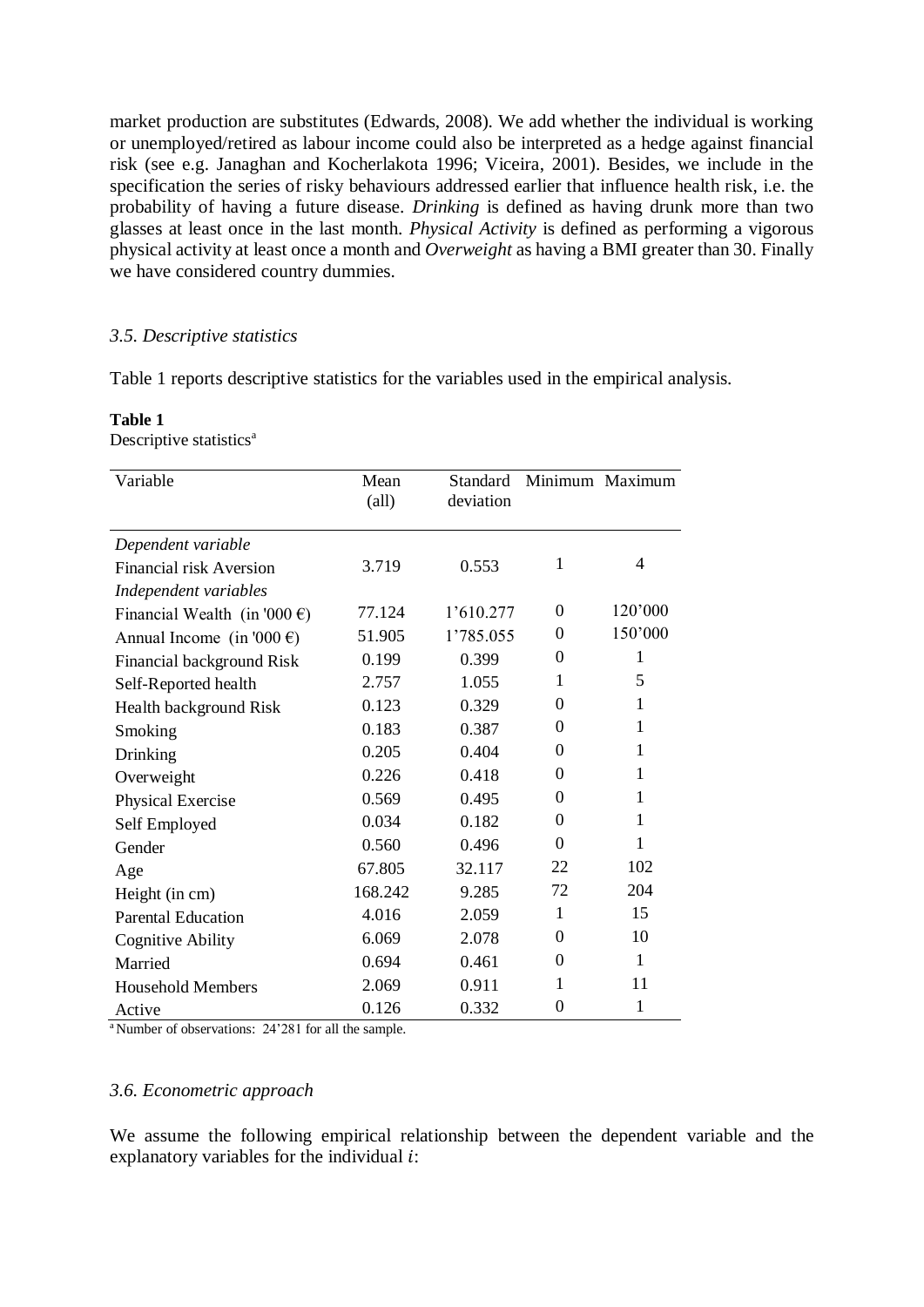$$
Y_i = \beta_1 Wealth_i + \beta_2 Income_i + \beta_3 FBR_i + \beta_4 Wealth_i * FBR_i + \beta_5 SRH_i + \beta_6 HBR_i
$$
  
+  $\beta_7 SRH_i * HBR_i + X'_{1,i}\beta_8 + X'_{2,i}\beta_9 + C'_{i}\beta_{10} + \varepsilon_i$ 

where Wealth<sub>i</sub> is the demeaned natural log of individual *i*'s financial wealth, *Income*<sub>i</sub> the demeaned natural log of his/her annual income,  $FBR_i$  a binary variable stating whether the individual faces a financial background risk,  $SRH_i$  his/her self-reported health status scaled to have zero as the modal answer,  $HBR_i$  a dummy variable indicating the presence of a health background risk,  $X_{1,i}$  a series of behavioral controls (*Smoking*, *Drinking*, *Overweight* and *Physical Activity*) directly affecting health and health risk and very likely to be correlated with financial risk aversion,  $X_{2,i}$  the rest of socio-demographic controls,  $C'_{i}$  the country dummies, and  $\varepsilon_i$  an error term assumed to follow the OLS standard assumptions.

# **4. Results**

Table 2 presents the results for the OLS estimation.

# **Table 2**

|  |  | OLS model containing all the variables |  |  |  |
|--|--|----------------------------------------|--|--|--|
|--|--|----------------------------------------|--|--|--|

| Dependent variable:                | OLS model    |
|------------------------------------|--------------|
| <b>Financial Risk Aversion</b>     | (all sample) |
| Intercept                          | 4.318***     |
|                                    | (0.088)      |
| Wealth                             | $-0.029***$  |
|                                    | (0.001)      |
| Income                             | $-0.002$     |
|                                    | (0.002)      |
| <b>Financial Background Risk</b>   | $0.052***$   |
|                                    | (0.016)      |
| Wealth * Financial Background Risk | $0.012***$   |
|                                    | (0.003)      |
| Self-Reported Health               | $-0.016***$  |
|                                    | (0.004)      |
| <b>Health Background Risk</b>      | $0.154***$   |
|                                    | (0.058)      |
| Health * Health Background Risk    | $-0.037***$  |
|                                    | (0.010)      |
| Smoking                            | $0.017*$     |
|                                    | (0.009)      |
| Drinking                           | $-0.050***$  |
|                                    | (0.009)      |
| Overweight                         | $-0.002$     |
|                                    | (0.008)      |
| <b>Physical Exercise</b>           | $-0.034***$  |
|                                    | (0.007)      |
| Self Employed                      | $-0.150***$  |
|                                    | (0.019)      |
| Gender                             | $0.091***$   |
|                                    | (0.009)      |
| Age                                | $0.000*$     |
|                                    | (0.000)      |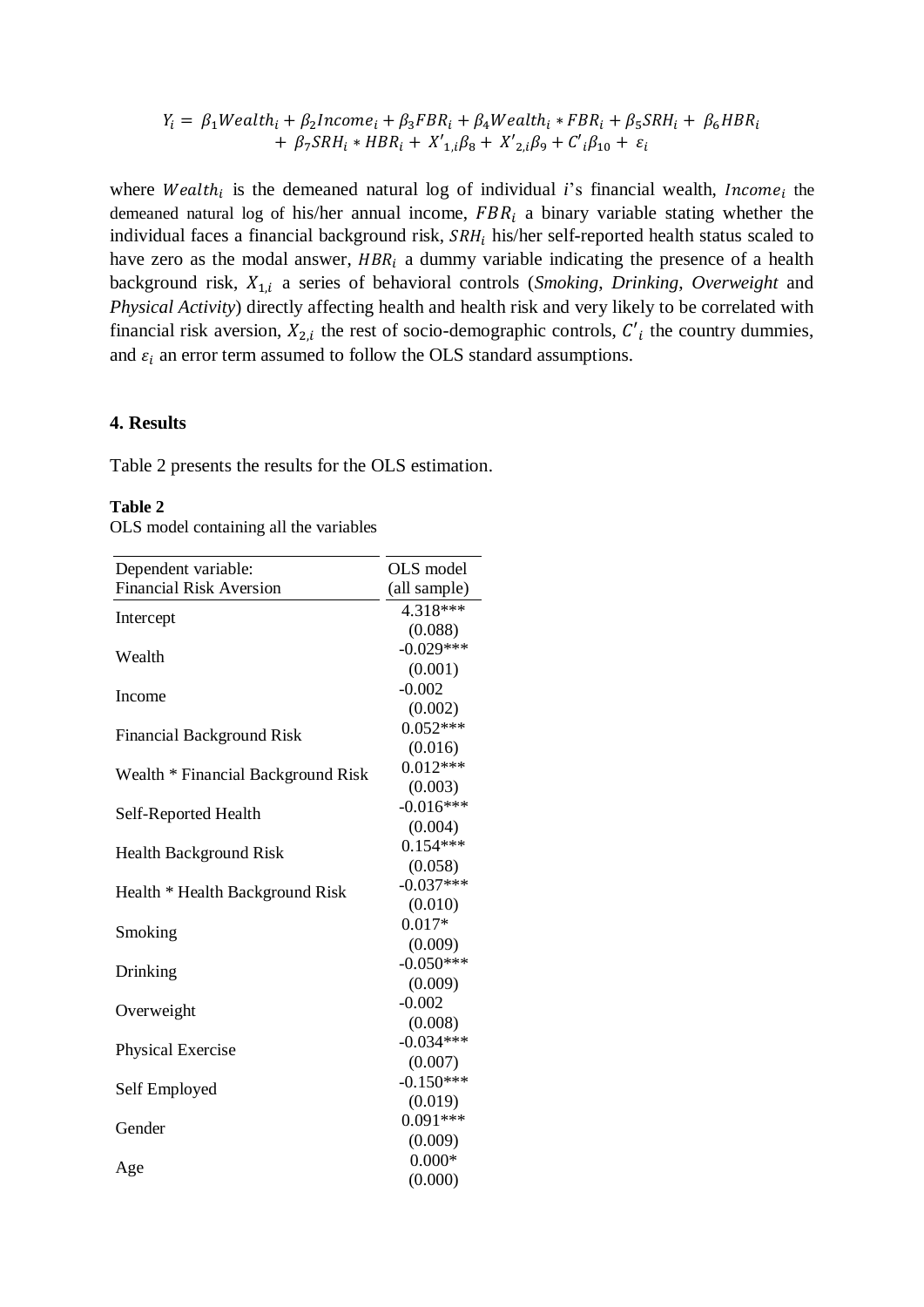| Height                    | $-0.003***$ |
|---------------------------|-------------|
|                           | (0.000)     |
| <b>Parental Education</b> | $-0.021***$ |
|                           | (0.002)     |
| Cognitive Ability         | $-0.016***$ |
|                           | (0.002)     |
| Married                   | $0.031***$  |
|                           | (0.011)     |
| Household Members         | $-0.010**$  |
|                           | (0.005)     |
| Active                    | $-0.215***$ |
|                           | (0.057)     |
| <b>Country Dummies</b>    | <b>YES</b>  |
| <b>Observations</b>       | 24'281      |
| Adjusted $R^2$            | 0.133       |

*Country dummies (Austria reference country) included but not reported. Robust standard errors in parentheses.*

*\* Significant at 10%, \*\* Significant at 5%, \*\*\* Significant at 1%.*

# *4.1. DARA*

The coefficient corresponding to wealth is negative and highly significant (t-statistic of -20), being the coefficient with the largest t-statistic in the whole regression after the intercept. The coefficient corresponding to income has the expected sign but is not significant at the 10% level (t-statistic of -1.150). Our first empirical results support the DARA hypothesis.

# *4.2. Cross DARA*

Looking at the relationship between health and risk aversion, the self-reported health coefficient is negative and statistically significant (t-statistic of -4.31). This implies that an improvement in health reduces risk aversion keeping everything else constant, supporting the cross-DARA hypothesis.

# *4.3 Risk vulnerability*

The coefficient corresponding to risk vulnerability has the expected sign and is highly significant (t-stat  $= 3.151$ ), thereby supporting the risk vulnerability hypothesis.

However, the fact that the coefficient for *Self Employed* is negative and highly significant highlights the potential problems of endogeneity and self-selection that are very likely to arise in the analysis of the effects of background risk on risk aversion as stressed earlier.

# *4.4. Cross risk vulnerability*

The coefficient corresponding to background health risk has the expected positive sign and is statistically significant at the 1% level, therefore it supports the cross-risk vulnerability hypothesis. Individuals facing an additional health risk are more financially risk-averse, *ceteris paribus*.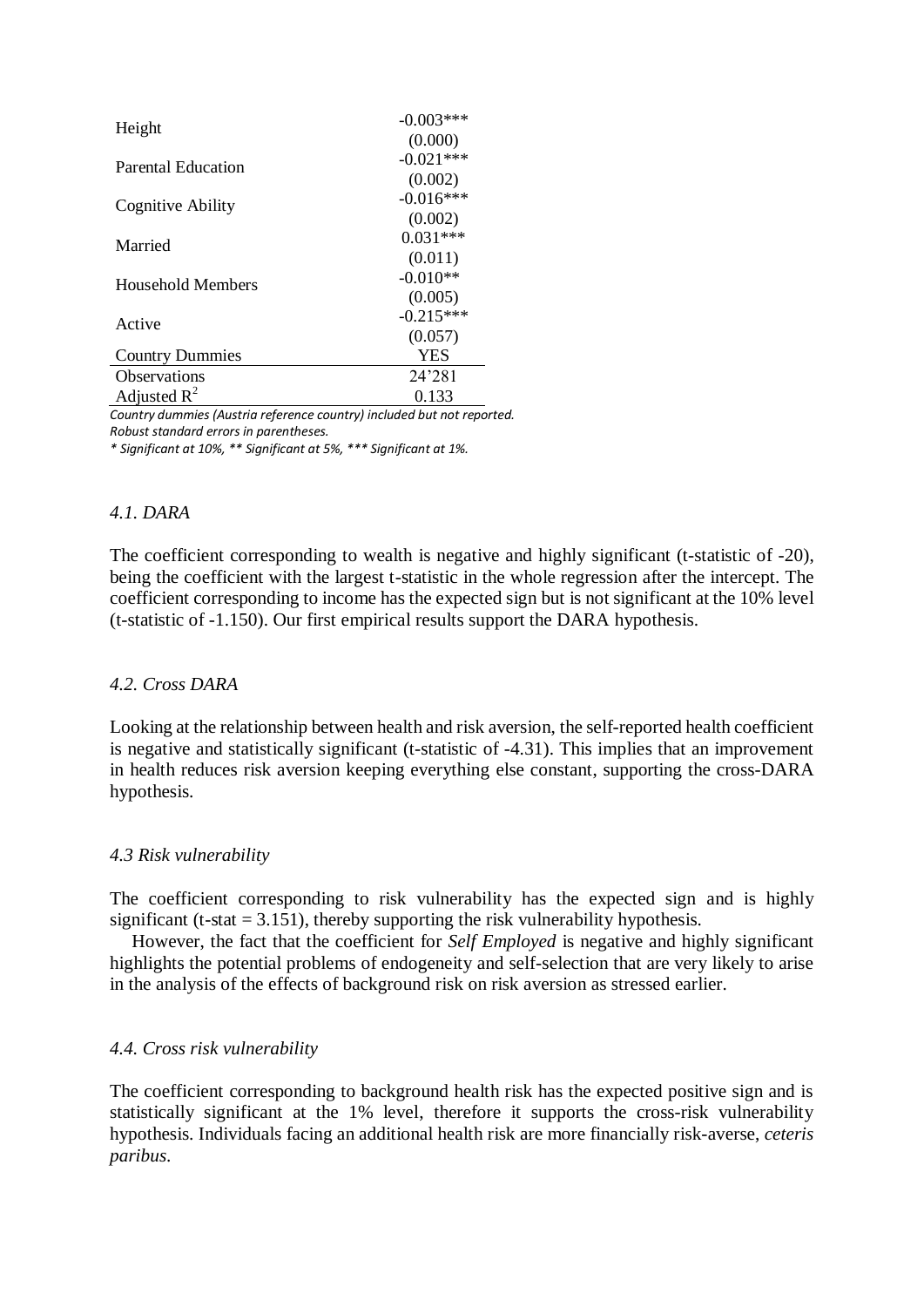# *4.5. Interaction terms*

The term *Wealth \* Financial Background Risk* is positive and statistically significant (t-stat = 4.235), supporting the initial hypothesis of DARA heterogeneity. Given that the parameter corresponding to wealth is negative (DARA effect) and the parameter corresponding to the background risk is positive (risk vulnerability effect), a positive interaction term indicates that the presence of a financial background risk reduces the magnitude of the DARA effect (i.e. Eq. (1) in Appendix A.1. is negative) and at the same time increases financial risk aversion. Analogously, as shown in Appendix A.1., a positive interaction term indicates that the magnitude of risk vulnerability is relatively larger for wealthy individuals (i.e. Eq. (2) in Appendix A.1. is negative), *ceteris paribus*.

The term *Health* \* *Health Background Risk* is negative and statistically significant (t-stat = -3.743), supporting as well the initial hypothesis of cross-DARA heterogeneity. As the parameter corresponding to health is negative (cross-DARA effect) and the parameter corresponding to the background health risk is positive (cross-risk vulnerability effect), thus, contrarily to the previous interaction term, the presence a health background risk increases the magnitude of the cross-DARA effect (i.e. Eq. (3) in Appendix A.1. is positive). Equivalently, unhealthy individuals are more cross-risk vulnerable than healthy individuals as their level of financial risk aversion is more sensitive to the presence of a health background risk (i.e. Eq. (4) in Appendix A.1. is positive), *ceteris paribus*.

## *4.5. Other controls*

The exogenous determinants of risk aversion suggested by Dohmen et al. (2011) have the expected signs and are also highly significant. Women and older people are expected to be more risk-averse while tall individuals, individuals with highly educated parents and people with good results in the test of cognitive ability are less risk-averse on average. An additional household member is related to lower financial risk aversion while being married is related to higher risk aversion. Finally, being active is significantly correlated with lower risk aversion.

Looking at the effects of risky behaviours used by Atella et al. (2011) to define health risks, results are mixed. While drinking is correlated with lower risk aversion, smoking is correlated with higher risk aversion and obesity does not have a statistically significant effect in predicting more financial risk aversion. Also, one of the activities reducing the most health risk, physical activity, is related to lower risk aversion.

## **5. Robustness checks**

In this section, we test the robustness of our results. We first discuss the weaknesses and the potential biases of our initial model as well as the appropriate econometric strategies to address these biases. We then present our new results using these new strategies.

# *5.1. DARA*

Our first concern with respect to the validity of our results is the potential endogeneity in the variables *Wealth* and *Income* coming from a simultaneity bias. Indeed, an increase in financial assets or in income might cause a decrease in risk aversion (DARA property) but the causality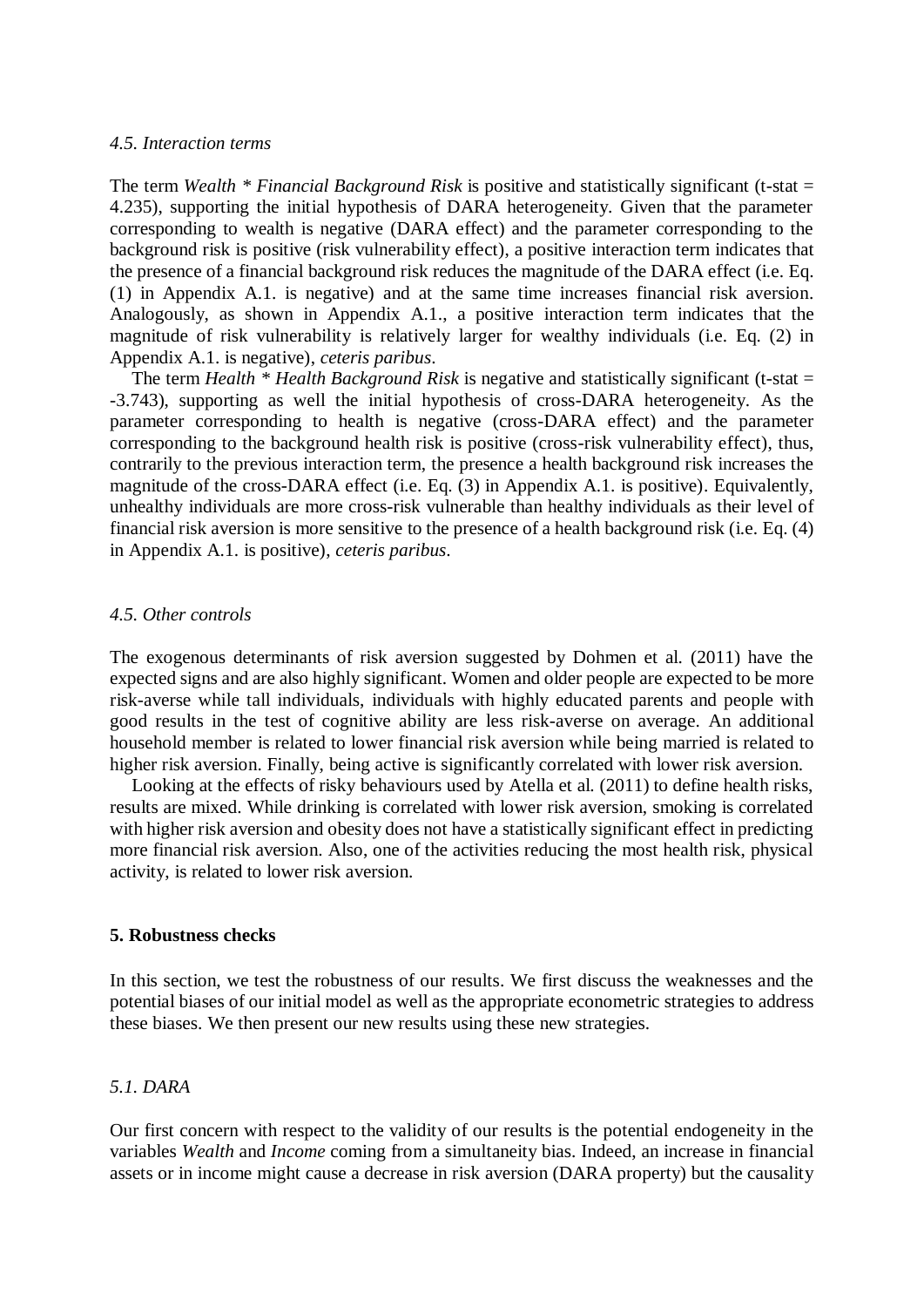can go the other way round as well if a decrease in risk aversion increases wealth or income. This happens, for example, via stock returns if those are larger than for safer investments' returns. In that case, the coefficients corresponding to *Wealth* and *Income* are biased and are even likely to create biases for all coefficients of variables correlated with income and wealth.

In order to solve this problem, we perform an instrumental variables (IV) strategy. Concretely, we take advantage of the international dimension of the SHARE survey and use *Switzerland*, a variable equal to one if the surveyed individual lives in Switzerland and equal to zero otherwise, and *Overweight* as instruments for *Wealth*. Those variables are likely to be good instruments as their coefficients are not statistically significant in the OLS specification (see Table 2) and thus might plausibly be exogenous. However, they are likely to be correlated with financial wealth. In appendix A.2., we present the first-stage regression showing the relevance of the instruments used and the result of the Hausman (1978) test specification checking the robustness of the OLS estimators. As the Hausman test does not reject the null hypothesis  $H_0$ :  $\beta_{OLS} = \beta_{IV}$ , the OLS coefficients are robust and efficient with respect to the IV estimators.

Finally, we drop the variable *Income* as it is considerably correlated with *Wealth* (ρ = 0.335) and thus very likely to have the same simultaneity bias, as *Wealth* is not significant at the usual confidence levels.

#### *5.2. Cross-DARA and cross-risk vulnerability*

Drawbacks of self-reported measures of health have largely been documented in the literature. In particular, Bound *et al*. (1999) acknowledge measurement bias and self-selection bias. First, as respondents are asked for subjective judgments, those judgments might not be entirely comparable across respondents, leading to the so-called error of measurement bias which tends to underestimate marginal effects. However, looking at the parameters *Self-reported health* and *Health background risk*, they both are highly significant, which is inconsistent with the hypothesis of marginal effect underestimation.

Second, concerning self-selection bias, surveyed individuals might have economic incentives to reveal a different level of health in some situations if there are economic advantages (e.g. subsidies) for people with bad health. Also, respondents outside the labour market might rationalize their behaviour by declaring themselves in bad health. However, these issues should not concern surveyed individual of SHARE as first, their reply to the risk aversion question is not conditioned by any economic advantages, and second, it would not make sense that individuals rationalize risk aversion by declaring themselves in bad health.

Finally, it should be stressed that using an objective measure of health such as the number of chronic diseases has other drawbacks. Measurement error could also be present if the aggregate objective measure does not reflect correctly the severity of the respondents' diseases or the worsening in their quality of life. For instance, measurement error bias might be the reason why Attella et al. (2012) find that self-reported health affects stockholding but not an objective measure of health status. Other studies in health economics such as Van Houtven et al. (2015) come to the same conclusion, finding significant effects of self-reported health but not of objective measures of health on their variable of interest.

#### *5.3. Risk vulnerability, cross-risk vulnerability and the interaction terms*

Self-selection is likely to bias our results if less risk-averse individuals choose to face risky situations. However, as stressed earlier, this bias is unlikely to affect our results as we have controlled both the financial background risk by considering self-employed individuals and the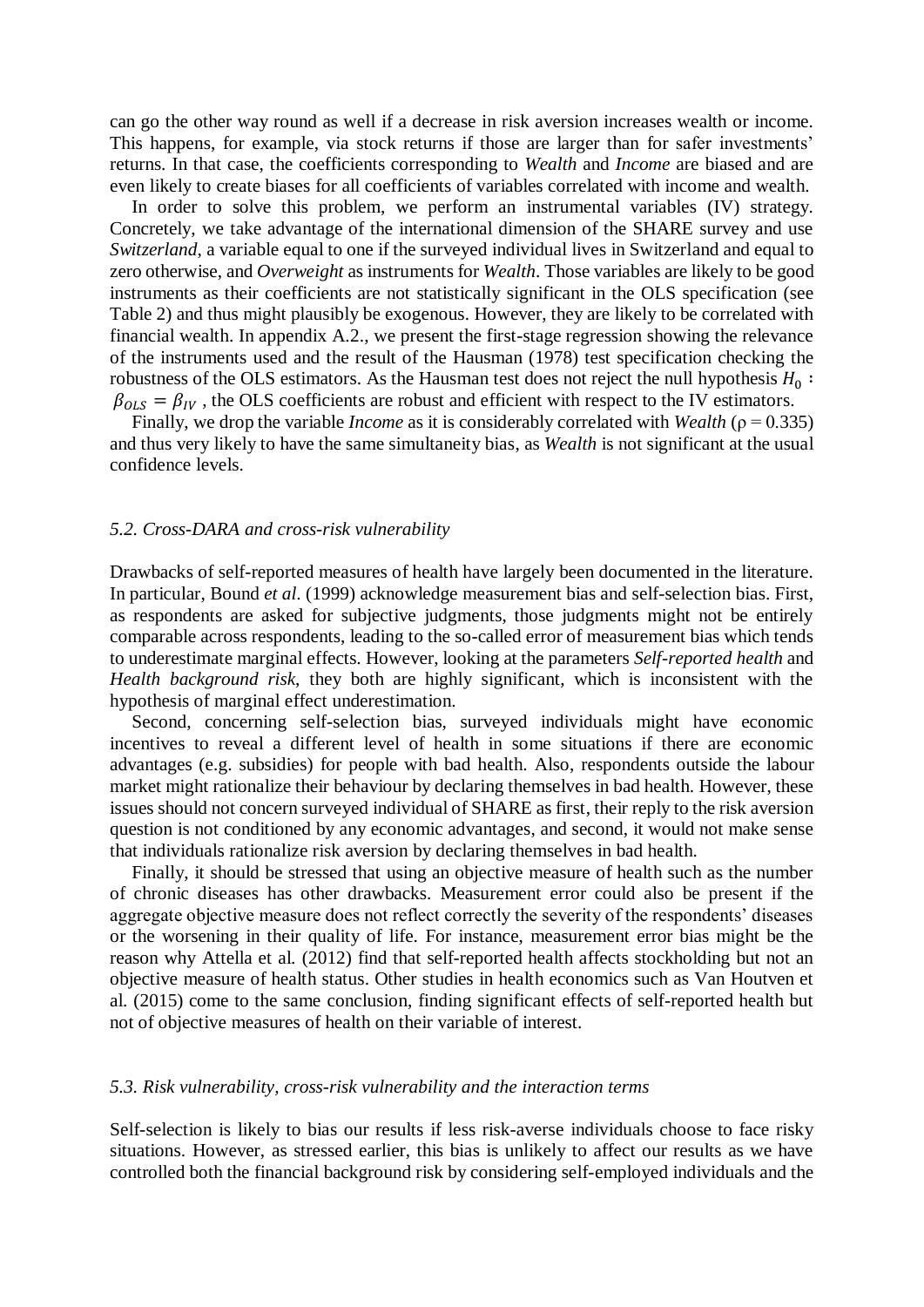health background risk by considering the variables *Smoker, Drinking, Overweight* and *Physical Activity*. Additionally, the way we define financial uncertainty and health uncertainty in our specification is not voluntary and thus exogenous. It should also be stressed that in our model, self-selection bias would underestimate, rather than overestimate, the coefficients corresponding to background risks. This would contradict our results which show positive and highly significant background risk coefficients.

Regarding the interaction terms, while they allow to control the heterogeneity of our sample, they could face multicollinearity as we interact binary variables with wealth and health which are always positive in the definition provided by SHARE. In order to minimize multicollinearity in the explanatory variables, we demeaned the variables *Wealth* and *Income* in the first regression (see Table 2) and we redefined the variable *Self-Reported Health* by scaling it to have zero as the modal answer.

# *5.4. Instrumental variable strategy*

Table 3 provides the results of the instrumental variables (IV) strategy.

**Table 3**

IV model

| Dependent variable:                             | IV model     |
|-------------------------------------------------|--------------|
| <b>Financial Risk Aversion</b>                  | (all sample) |
| Intercept                                       | 4.366***     |
|                                                 | (0.090)      |
| Wealth (instrument)                             | $-0.032***$  |
|                                                 | (0.006)      |
| <b>Financial Background Risk</b>                | $0.111***$   |
|                                                 | (0.042)      |
| Wealth (instrument) * Financial Background Risk | $0.031***$   |
|                                                 | (0.013)      |
| Self-Reported Health                            | $-0.023***$  |
|                                                 | (0.004)      |
| <b>Health Background Risk</b>                   | $0.048***$   |
|                                                 | (0.018)      |
| Health * Health Background Risk                 | $-0.036***$  |
|                                                 | 0.010        |
| Smoking                                         | $0.042***$   |
|                                                 | (0.009)      |
| Drinking                                        | $-0.051***$  |
|                                                 | (0.009)      |
| Physical Exercise                               | $-0.036***$  |
|                                                 | (0.007)      |
| Self Employed                                   | $-0.156***$  |
|                                                 | (0.019)      |
| Gender                                          | $0.094***$   |
|                                                 | (0.009)      |
| Age                                             | 0.000        |
|                                                 | (0.000)      |
| Height                                          | $-0.003***$  |
|                                                 | (0.000)      |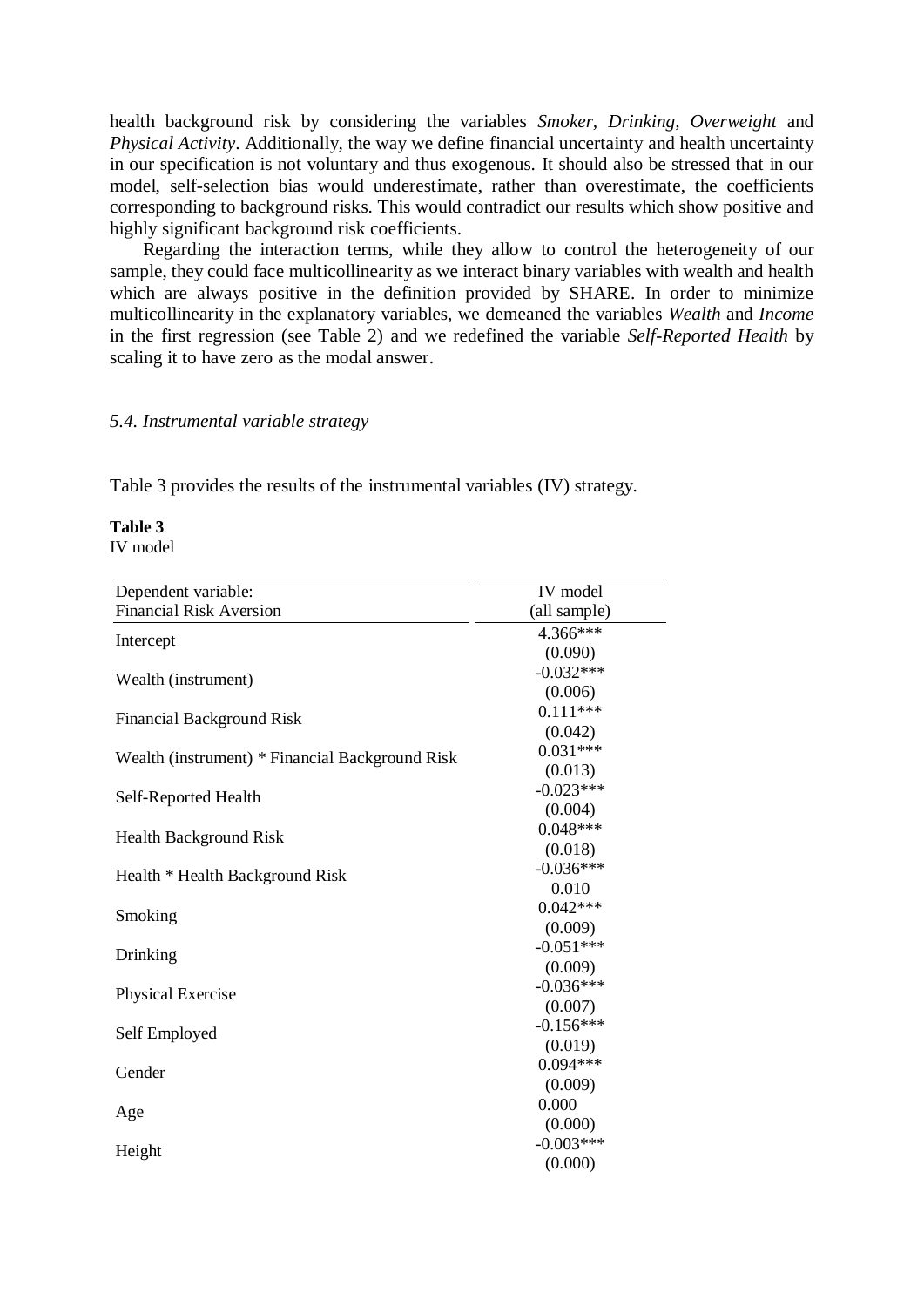| <b>Parental Education</b>           | $-0.024***$ |
|-------------------------------------|-------------|
|                                     | (0.002)     |
| Cognitive Ability                   | $-0.020***$ |
|                                     | (0.002)     |
| Married<br><b>Household Members</b> | 0.009       |
|                                     | (0.011)     |
|                                     | $-0.002$    |
|                                     | 0.005       |
| Active                              | $-0.212***$ |
|                                     | (0.058)     |
| <b>Country Dummies</b>              | <b>YES</b>  |
| <b>Observations</b>                 | 24'281      |
| Adjusted $R^2$                      | 0.117       |

*Country dummies (Austria reference country) included but not reported. Switzerland is excluded of the second stage regression as it is used as an instrument for wealth. Robust standard errors in parentheses.*

*\* Significant at 10%, \*\* Significant at 5%, \*\*\* Significant at 1%.*

The IV approach validates the DARA hypothesis. In the first stage regression, *Switzerland* and *Overweight* are jointly highly significant with a F-statistic equals to 587.5. The coefficient corresponding to *Wealth* instrumented by *Switzerland* and *Overweight* still has the expected negative sign and is highly significant. Moreover, the marginal effect of *Wealth* on financial risk aversion slightly increases; the lower t-statistic being explained by an increase in the coefficient's standard error.

It is interesting to note that the variable *Financial Background Risk* almost doubles with a tstat much higher. Moreover, the intersection term *Wealth (instrument) \* Financial Background Risk* is also much more important in this specification but with a larger standard error, however still lower than the one corresponding to *Wealth*. The Hausman test (see appendix A.2.) does not reject the validity of the OLS coefficients corresponding to financial wealth and the interaction term, thus validating the robustness of the results from the OLS specification.

As for the other coefficients, no significant changes are observed. Self-reported health and health background risk still play a significant role in explaining financial risk aversion in our sample as well as the interaction of health with health background risk.

Finally, regarding the controls, the most important changes occur in the variables *Age*, *Married* and *Household Members* which become non-significant at the usual confidence intervals.

## **6. Conclusion**

This paper offers an empirical test of the determinants of risk aversion and in particular whether individuals exhibit DARA, cross-DARA, risk vulnerability and cross-risk vulnerability using the SHARE database. Individuals in our sample are found to exhibit DARA, cross-DARA, risk vulnerability and cross risk-vulnerability.

We further show that the magnitude of DARA and cross-DARA depend on the presence of a financial background risk and health background risk respectively, but in opposite directions. In particular, the presence of a financial background risk reduces the intensity of the DARA effect, while the presence of a health background risk increases the intensity of the cross-DARA effect. Such results are also equivalent to have the intensity of risk vulnerability increasing in wealth and the intensity of cross-risk vulnerability decreasing in health.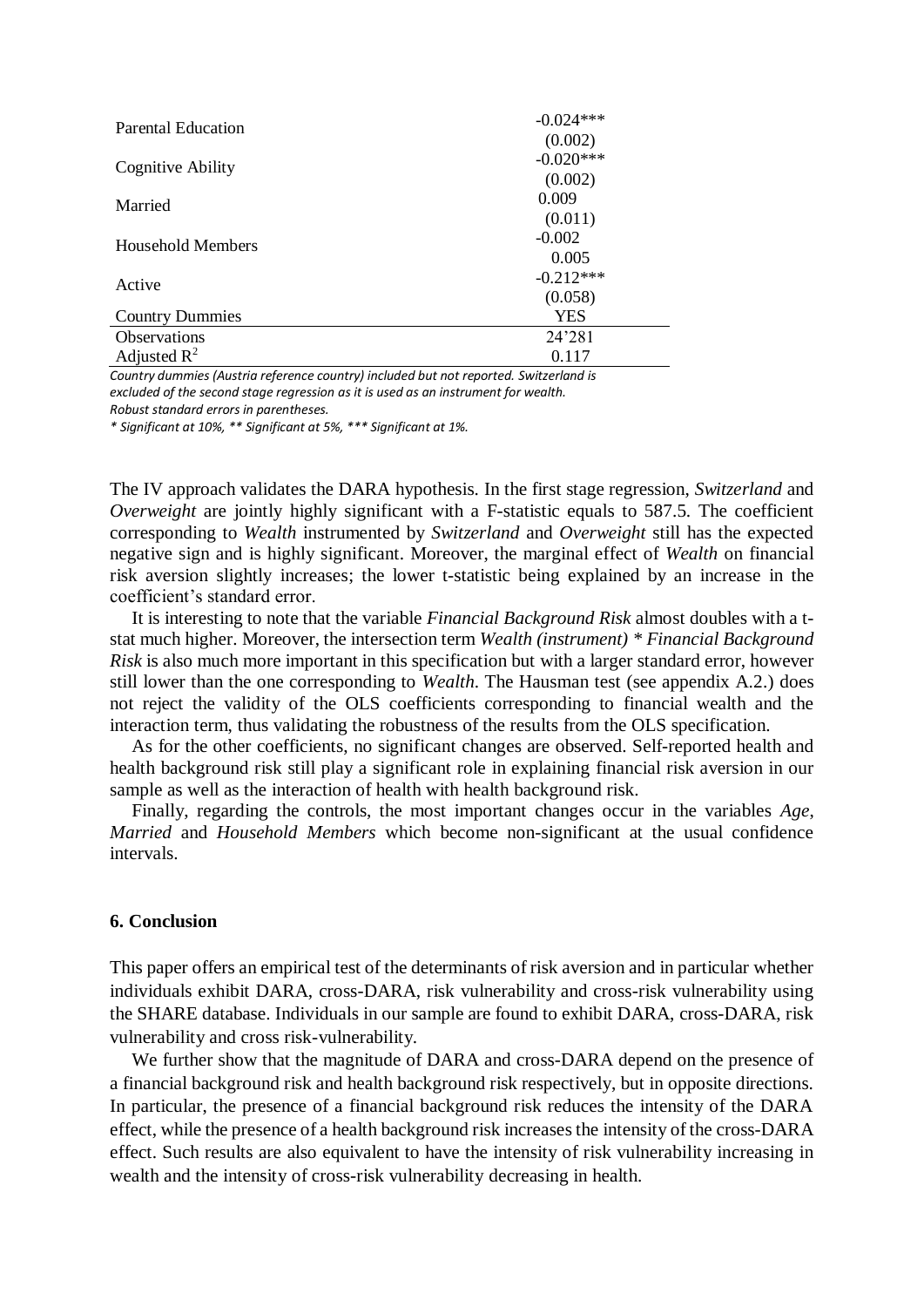These results can offer some valuable recommendations regarding various economic decisions in the face of shocks on health and wealth as they are often driven by risk aversion behaviours with respect to wealth. We provide a few illustrations. For instance, poor people facing risky income should increase less they purchase of insurance than rich people facing the same risk on their income. Those facing health risks in good health should invest less in risky financial assets than those facing the same health risk but in poor health. Marriage and childhood have also been shown to be influenced by risk aversion (Schmidt, 2008); more riskaverse women being less likely to delay marriage and more likely to delay birth or give birth at later ages. So women facing financial risks should marry young and/or give birth at later ages than women facing no financial risk and this should even be more the case for women being in a better financial position.

The results of this paper show that (cross-) risk vulnerability is vulnerable to wealth (health) or equivalently that (cross-) DARA is vulnerable to a (health) wealth risk. Such results call for expanding further theoretical works on risk vulnerability, and in particular to investigate conditions on individual preferences for which indeed (cross-) risk vulnerability is vulnerable to wealth and health.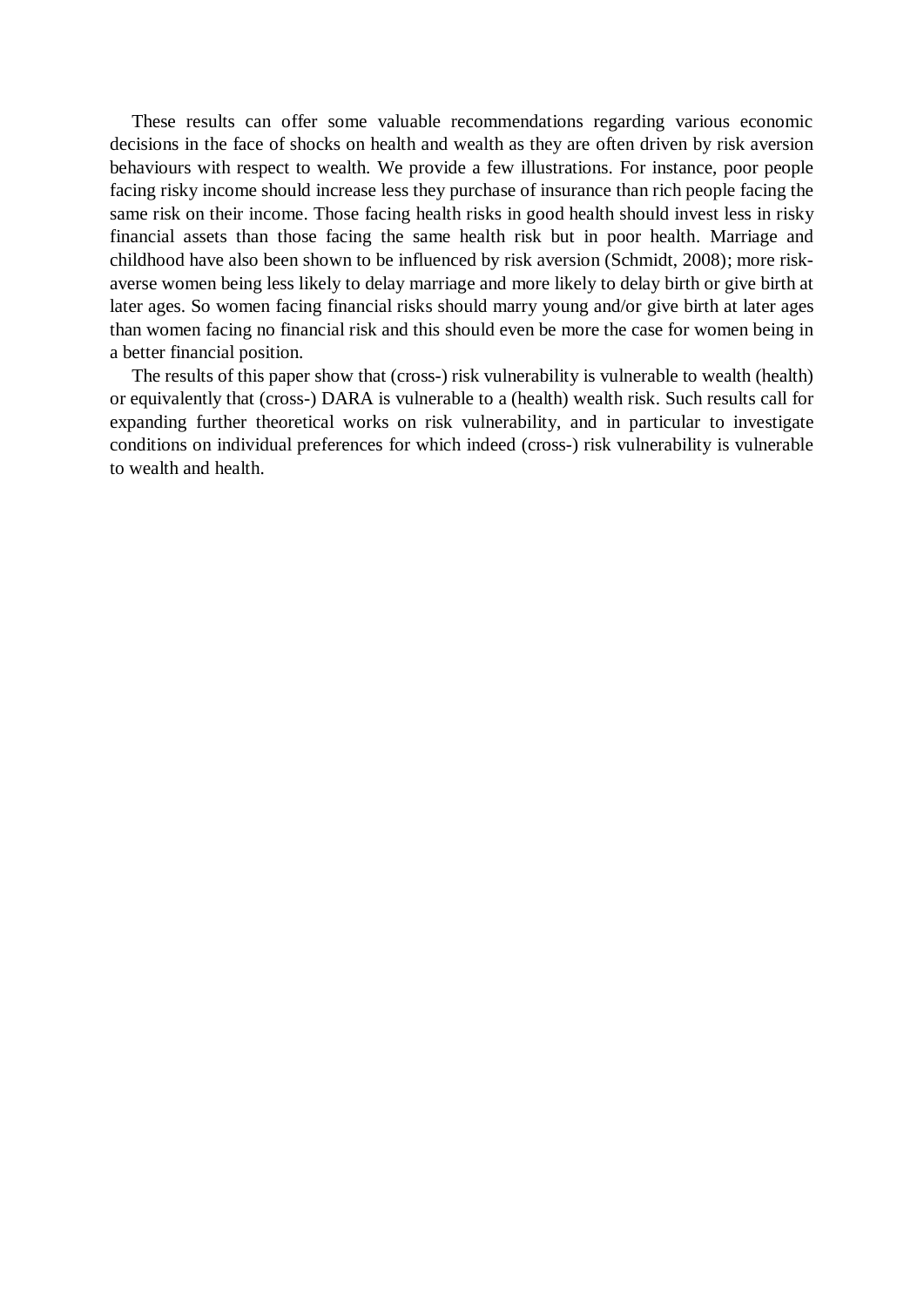### **References**

- Anderson, J.R., Hamal, K.B., 1982. A note on decreasing absolute risk aversion among farmers in Nepal. *Australian Journal of Agricultural Economics,* 26, 220-225.
- Arrow, K.J., 1965. Aspects of the Theory of Risk Bearing. *Yrjo Jahnsson Lectures, The Academic Book Store, Helsinki.*
- Atella, V., Brunetti, M., Maestas, N., 2012. Household Portfolio Choices, health status and health care systems: A cross-country analysis based on SHARE. *Journal of Banking and Finance*, 36, 1320-1335.
- Bertaut, C.C., Haliassos, M., 1995. Why do so few hold stocks? *Economic Journal,* 105, 1110– 1129.
- Börsch-Supan, A., Jürges, H., 2005. The Survey of Health, Ageing and Retirement in Europe. *Mannheim Research Institute for the Economics of Ageing, University of Mannheim, Mannheim*.
- Bonsang, E., Dohmen, T., 2015. Risk attitude and cognitive aging. *Journal of Economic Behaviour and Organization,* 112, 112-126.
- Bound, J. et al., 1999. The dynamic effects of health on the labour force transitions of older workers. *Labour Economics,* 6, 179-202.
- Cardak, B.A., Wilkins, R., 2009. The determinants of household risky asset holdings, Australian evidence on background risk and other factors. *Journal of Banking and Finance,*  33, 850-860.
- Decker, S., Schmitz, H., 2016. Health shocks and risk aversion. *Journal of Health and Economics,* 50, 156-170.
- Dohmen, T. et al., 2011. Individual risk attitudes: Measurement, determinants and behavioural consequences. *Journal of the European Economic Association*, 9, 522-550.
- Edwards, R.J., 2008. Health Risk and Portfolio Choice. *Journal of Buisiness & Economic Statistics,* 26, 472-485.
- Eisenhauer, J.G., 1997. Risk Aversion, Wealth and the DARA Hypothesis: A New Test. *International Advances in Economic Research.* 1, 46-53.
- Fratantoni, M.C., 1998. Home ownership and investment in risky assets. *Journal of Urban Economics* 44, 27–42.
- Goldman, D.P., Maestas, N., 2013. Medical Expenditure Risk and Household Portolio Choice. *Journal of Applied Econometrics, 28, 527-550*.
- Gollier, C., Pratt J.W., 1996. Risk Vulnerability and the Tempering Effect of Background Risk. *Econometrica,* 64, 1109-1123.
- Greene, W. 2005. Econometric Analysis, 5th edition. *Pearson Education France*. 77-81.
- Guiso, L., Paiella, M., 2008. Risk Aversion, Wealth and Background Risk. *Journal of the European Economic Association,* 6, 1109-1150.
- Guiso, L., Jappelli, T., Terlizzese, D., 1996. Income Risk, Borrowing Constraints and Portfolio Choice. *The American Economic Review,* 86, 158-172.
- Guiso, L., Jappelli, T., Pistaferri, L., 2002. An Empirical Analysis of Earnings and Employment Risk. *Journal of Business and Economic Statistics,* 20, 241-253.
- Hausman, J. 1978. Specification Tests in Econometrics. *Econometrica*, 46, 1251-1271.
- Hochguertel, S., 2003. Precautionary motives and portfolio decisions. *Journal of Applied Econometrics,* 18, 61–77.
- Jagannathan, R., Kocherlakota N.R., 1996. Why should older people invest less in stocks than younger people? *Federal Reserve Bank of Minneapolis Quarterly Review,* 20, 11-23.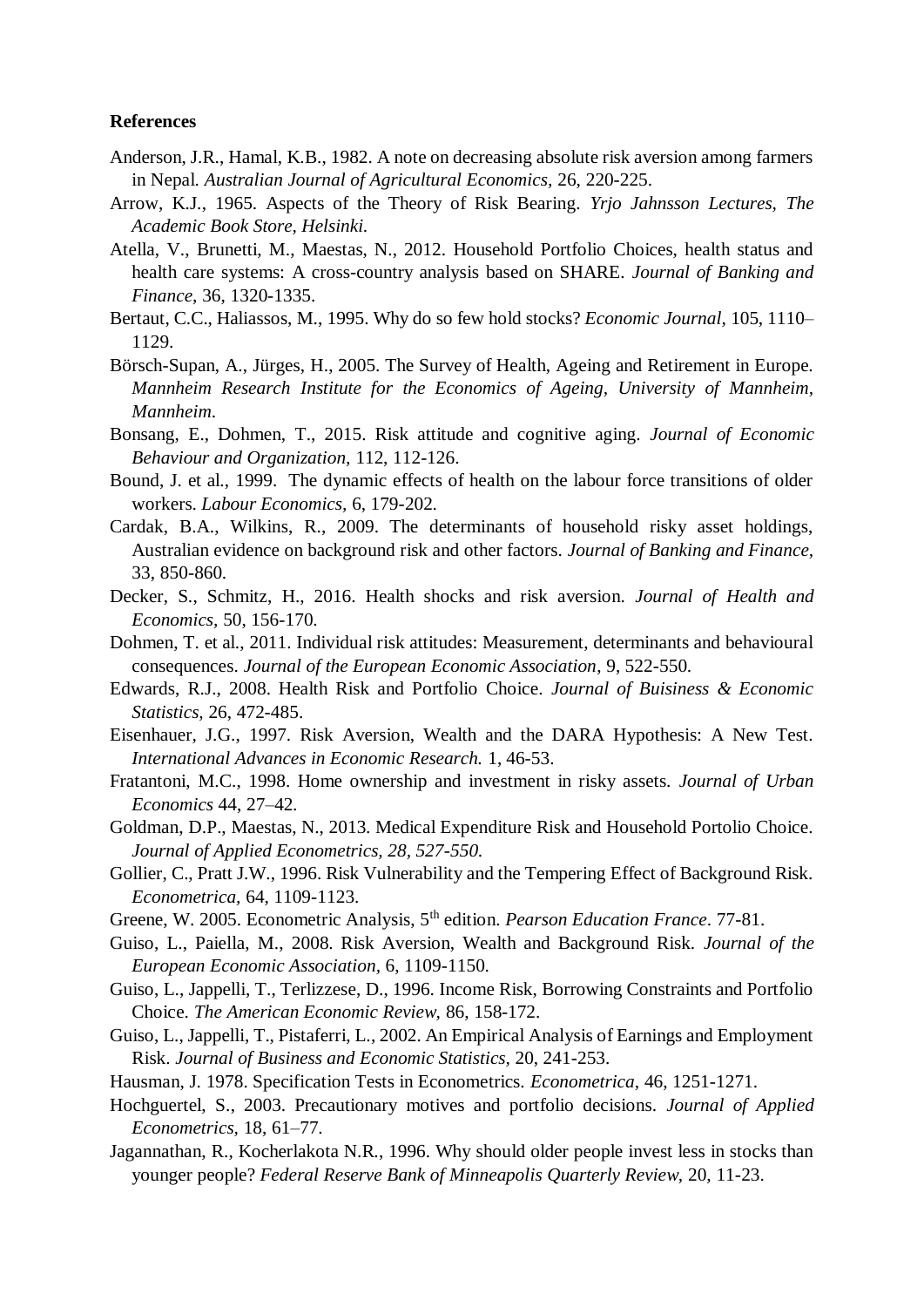- Levy, H., 1994. Absolute and relative risk aversion: An experimental study. *Journal of Risk and Uncertainty,* 8, 289-307.
- Love, D.A., Smith, P.A., 2010. Does health affect Portfolio choices? *Health Economics,* 19, 1441-1460.
- Malevergne, Y., Rey, B., 2009. On cross-risk vulnerability. *Insurance: Mathematics and Economics,* 45, 224-229.
- Pratt, J.W., 1964. Risk Aversion in the Small and the Large. *Econometrica,* 32, 122-136.
- Rosen, H.S., Wu, S., 2004. Portfolio choice and health status. *Journal of Financial Economics,*  72, 457-484.
- Schurer, S., 2015. Lifecycle patterns in the socioeconomic gradient of risk preferences. *Journal of Economic Behavior & Organization,* 119, 482–495
- Viceira, L.M., 2001. Optimal portfolio choice for long-horizon investors with nontradable labour income. *Journal of Finance,* 56, 433-470.
- World Health Organization, 2009. Global Health Risks: Mortality and burden of disease attributable to selected major risks. *Geneva, World Health Organization*.
- World Health Organization, 2013. A global brief on hypertension: Silent killer, global public health crisis. *Available from: http://thehealthwell.info/node/466541*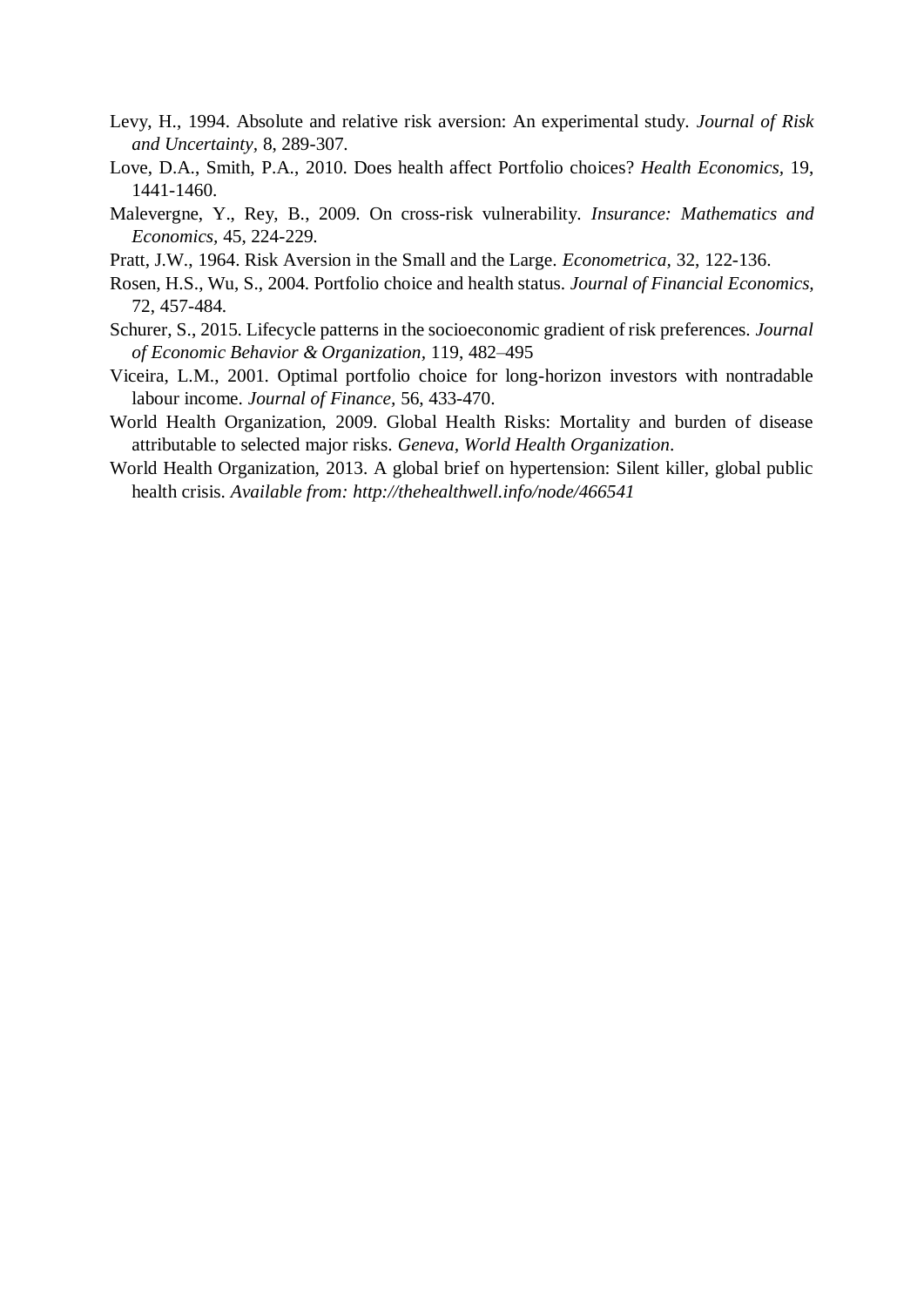# **Appendix**

*A.1. Proof of the equivalence between the two interpretations of the interaction terms*

Let us denote  $A(w, h) = -\frac{u_{11}(w, h)}{w_{11}(w, h)}$  $\frac{u_{11}(w,h)}{u_{11}(w,h)}$  the absolute financial risk aversion index with *w* representing wealth and *h* health.

Let us define  $R((w, h); (x, y)) = A(w + x, h + y) - A(w, h)$ .

DARA is equivalent to  $R((w, h); (-\epsilon, 0)) > 0$  for all  $\epsilon > 0$ .

Risk vulnerability is equivalent to  $R((w, h); (\tilde{\theta}, 0)) > 0$  for all  $\tilde{\theta}$  such that  $E(\tilde{\theta}) < 0$ .

Sensitivity of DARA to the introduction of a financial background risk writes as

$$
R((w + \tilde{\theta}, h); (-\epsilon, 0)) - R((w, h); (-\epsilon, 0)) = (E[A(w + \tilde{\theta} - \epsilon, h)] - E[A(w + \tilde{\theta}, h)]) -(A(w - \epsilon, h) - A(w, h))
$$
\n(1)

Sensitivity of risk vulnerability to the introduction of a financial loss writes as

$$
R((w - \epsilon, h); (\tilde{\theta}, 0)) - R((w, h); (\tilde{\theta}, 0)) = (E[A(w + \tilde{\theta} - \epsilon, h)] - A(w - \epsilon, h)) - (E[A(w + \tilde{\theta}, h)]) - A(w, h))
$$
\n(2)

Eqs. (1) and (2) are identical.

Cross-DARA is equivalent to  $R((w, h); (0, -\epsilon)) > 0$  for all  $\epsilon > 0$ .

Cross-risk vulnerability is equivalent to  $R((w, h); (0, \tilde{\theta})) > 0$  for all  $\tilde{\theta}$  such that  $E(\tilde{\theta}) < 0$ .

Sensitivity of cross-DARA to the introduction of a health background risk writes as

$$
R((w,h+\tilde{\theta});(0,-\epsilon)) - R((w,h);(0,-\epsilon)) = (E[A(w,h+\tilde{\theta}-\epsilon)] - E[A(w,h+\tilde{\theta})]) - (A(w,h-\epsilon) - A(w,h))
$$
\n(3)

Sensitivity of cross-risk vulnerability to the introduction of a health loss writes as

$$
R((w,h-\epsilon);(0,\tilde{\theta})) - R((w,h);(0,\tilde{\theta})) = (E[A(w,h+\tilde{\theta}-\epsilon)] - A(w,h-\epsilon)) - (E[A(w,h+\tilde{\theta})]) - A(w,h))
$$
\n(4)

Eqs. (3) and (4) are identical.